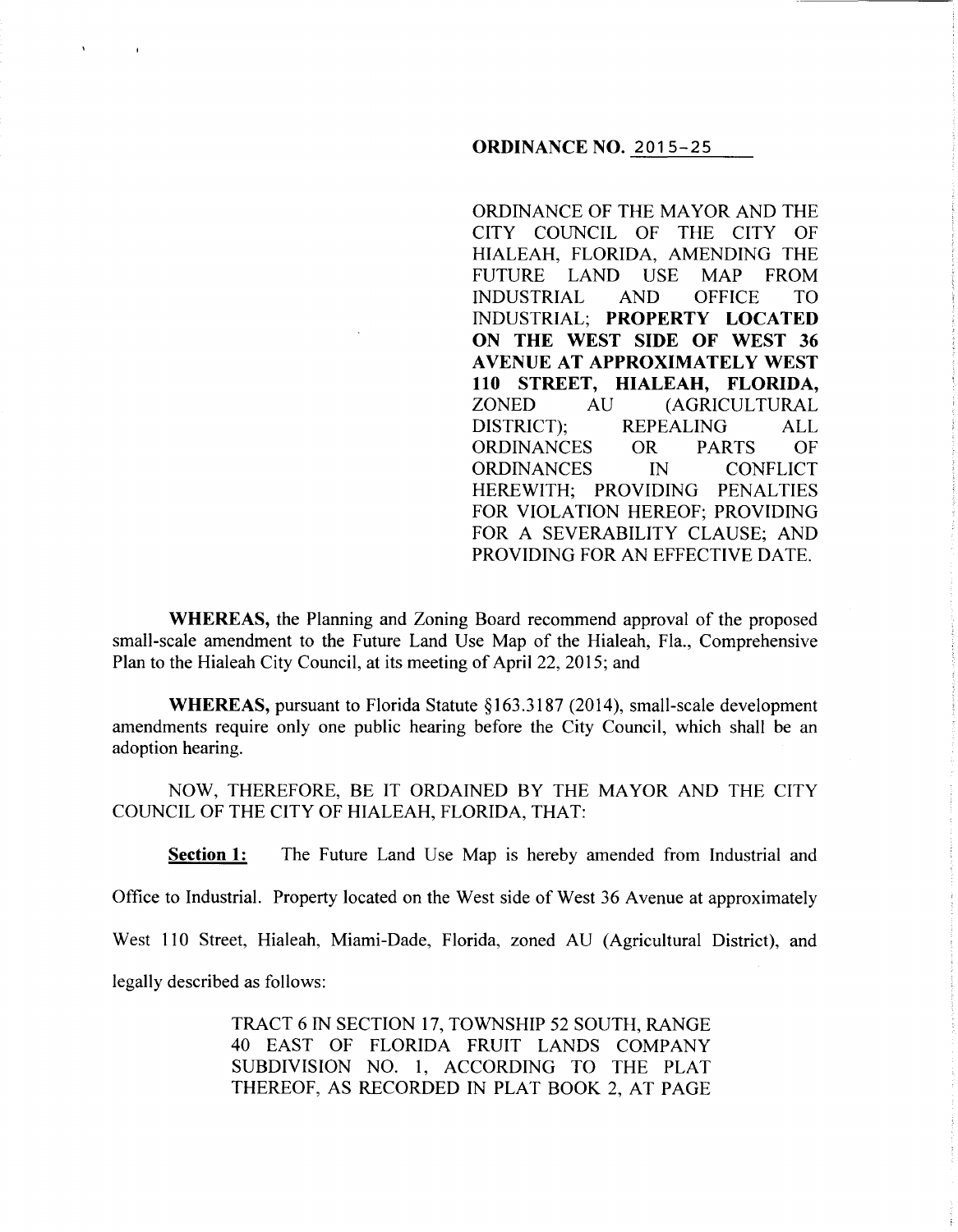17 OF THE PUBLIC RECORDS OF MIAMI-DADE COUNTY, FLORIDA.

## **Section 2: Repeal of Ordinances in Conflict.**

All ordinances or parts of ordinances in conflict herewith are hereby repealed to the extent of such conflict.

#### **Section 3: Penalties.**

Any person, business, association, corporation, partnership or other legal entity who violates any of the provisions of this ordinance shall be assessed a civil penalty, up to a maximum of \$500.00, within the discretion of the court or administrative tribunal having jurisdiction. Each day that a violation continues shall constitute a separate violation.

## **Section 4: Severability Clause.**

If any phrase, clause, sentence, paragraph or section of this ordinance shall be declared invalid or unconstitutional by the judgment or decree of a court of competent jurisdiction, such invalidity or unconstitutionality shall not affect any of the remaining phrases, clauses, sentences, paragraphs or sections of this ordinance.

#### **Section 5: Effective Date.**

Pursuant to Florida Statutes §163.3187(2014), this ordinance shall become effective 31 days after adoption. The date of adoption of this plan amendment shall be the date of signature by the Mayor of the City of Hialeah, Florida or the date of the next regularly scheduled City Council meeting, if the Mayor's signature is withheld or if the City Council overrides the Mayor's veto. Anyone seeking to challenge the compliance of this small-scale plan amendment shall file a petition with the Division of Administrative Hearings within 30 days following the local government's adoption of the amendment. If challenged within 30